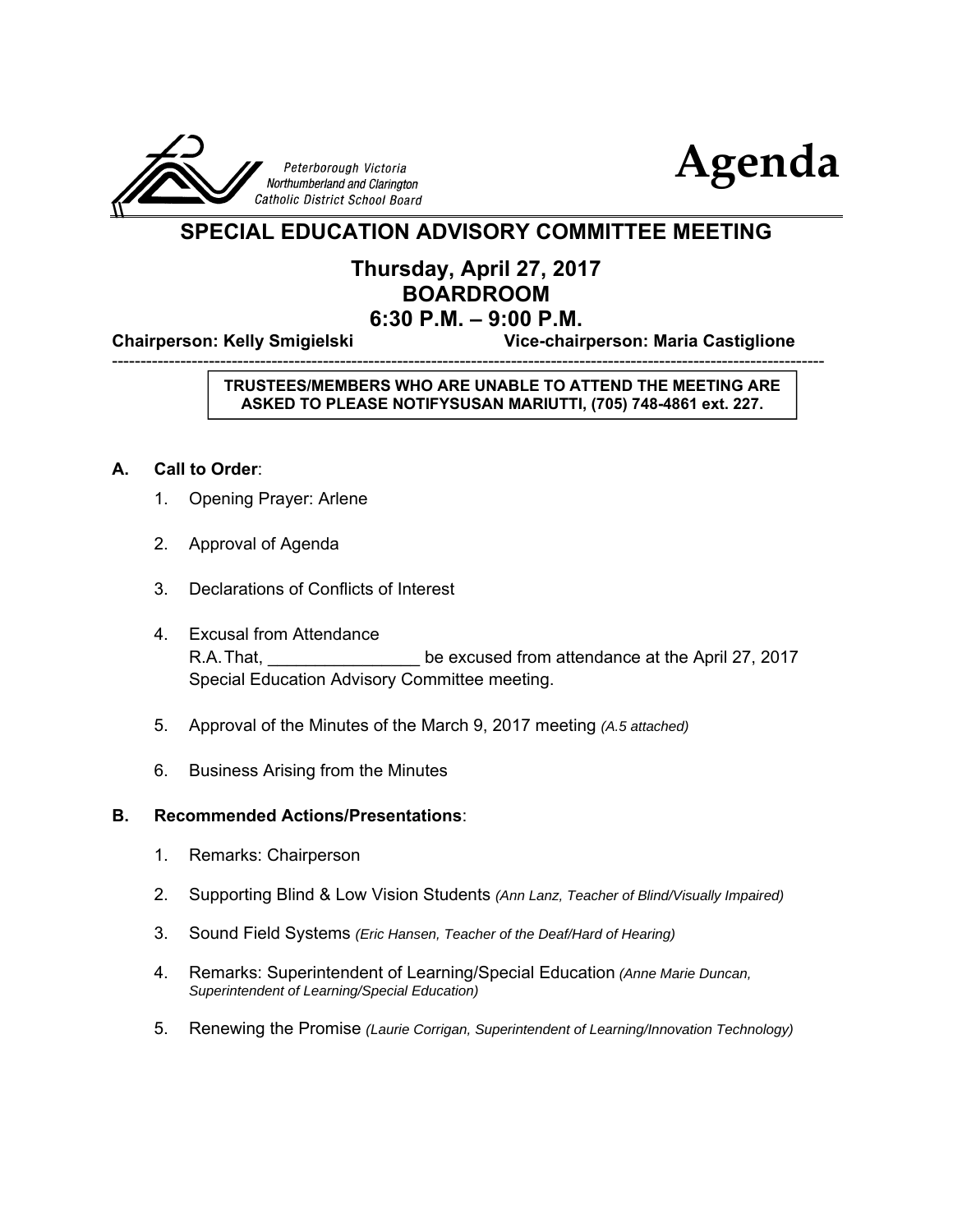- 6. Special Education Support Recommendation Advisory Group Update
- 7. Report from SEAC members

#### **Kelly Smigielski**

**Grandview Children Centre** 

- McDonald Restaurants in Ajax and Whitby will have their McHappy Day proceeds divided equally between Ronal McDonald House and Grandview Kids
- Spring/Summer Recreation program is now available and registration has begun. Summer camps include Little Critter camp, ages 4-7 with weekly themes such as Superhero, Disney, Dinosaur.
- Whitby Sunrise Rotary Club just donated an amazing \$75,000 to Grandview Kids. Wow!!

#### **Maria Castiglione**

Community Representative

 "Building Early Literacy in the Home and in Early Childhood Centre" workshop May 5, 2017. Information poster attached.

#### **Michelle Montague**

Kerry's Place Autism Services

- Copy of report attached.
- **C. Information Items**:
- **D. Old Business**:
- **E. New Business**:

#### **F. Next Meeting**:

- 1. Thursday, May 25, 2017 Boardroom, Catholic Education Centre  $6:30 - 9:00$  p.m.
- 2. Agenda Items:
- 3. Selection of Member for Opening/Closing Prayer

#### **Future Meetings**

Thursday, May 25, 2017 Thursday, June 22, 2017

#### **G. Conclusion**:

- 1. Closing Prayer: Arlene
- 2. Adjournment.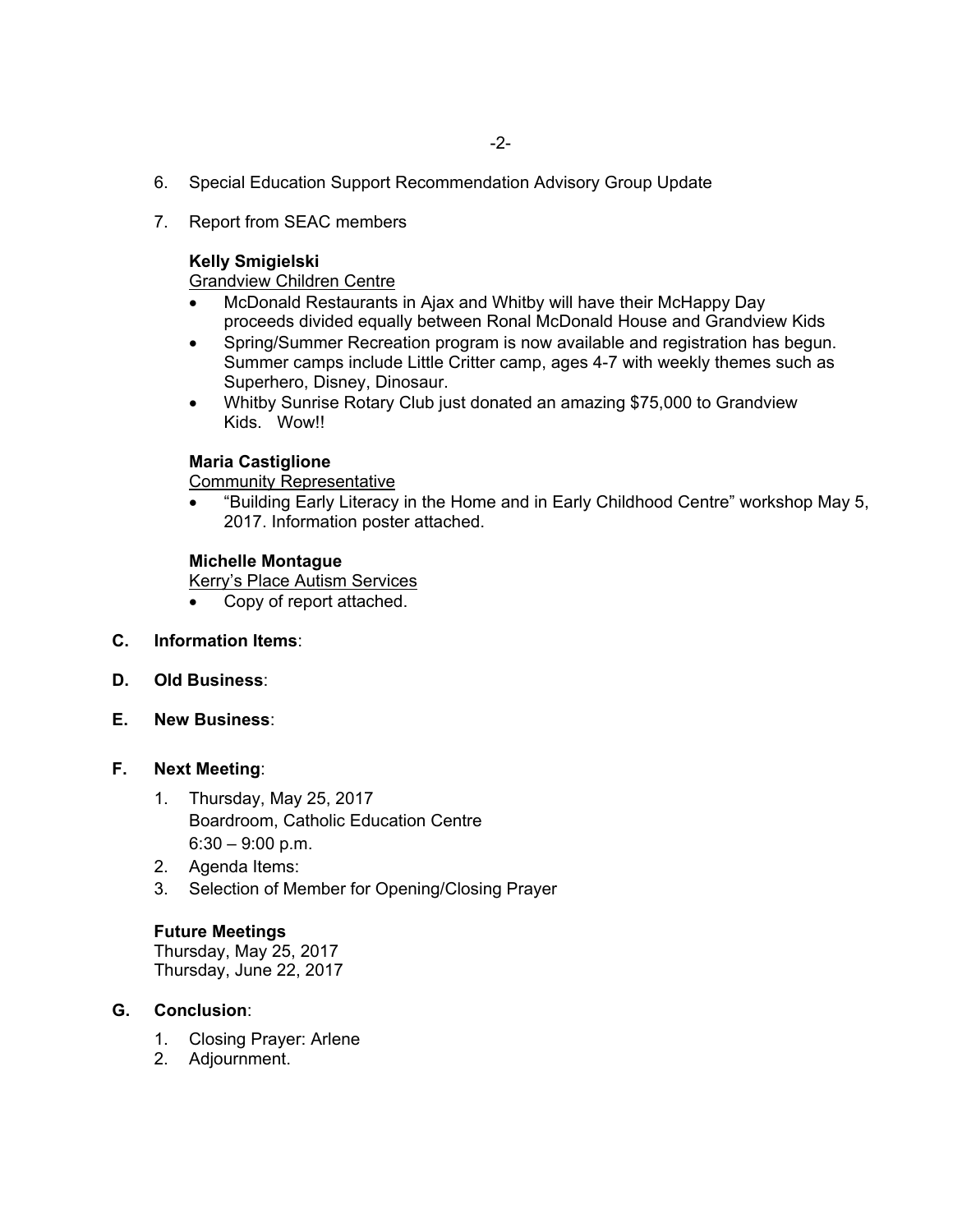# **Building Early Literacy** in the Home and in **Early Childhood Centres**

## **with Janice Greenberg, BSC., D.S.P.**

Speech Language Pathologist and Director of Early Childhood Education Services at the Hanen Centre





Friday, May 5, 2017 . 8:00 - 3:30 Calvary Pentecostal Church . 1421 Lansdowne St W., Peterborough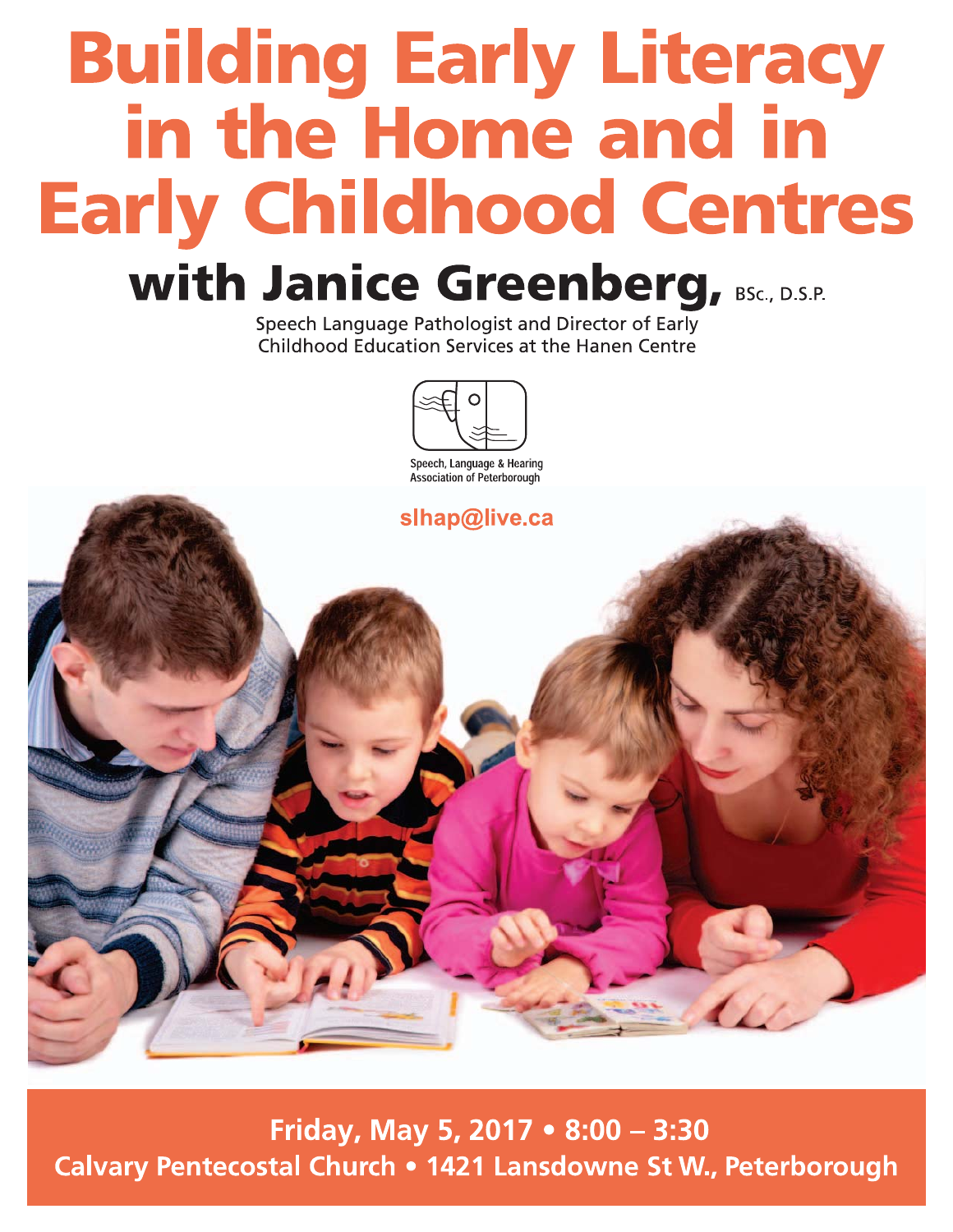

#### **Biography**

Janice Greenberg, B.Sc., D.S.P., Reg. CASLPO, Speech-Language Pathologist, is Director of Early Childhood **Education Services at The Hanen** Centre. A co-author of the quidebooks, Learning Language and Loving It™ (Weitzman and Greenberg, 2002), ABC and Beyond™: Building Emergent Literacy in Early Childhood Settings (Weitzman and Greenberg, 2010) and I'm Ready: How to Prepare Your Child for Reading Success (Greenberg &

Weitzman, 2014), Ms. Greenberg is an experienced instructor, who lectures widely on how to apply the Hanen approach to support the language and literacy development of young children. Janice has over 35 years of clinical experience working with preschoolers and their families and educators. She has also been actively involved in evaluating the impact of Hanen Programs.

#### **Workshop Objectives**

Participants will learn how to:

- Engage children in conversation during book reading
- Promote vocabulary development
- Support children's understanding of stories
- Encourage children to use language to think and learn
- Develop print knowledge
- Build phonological awareness

#### **Building Early Literacy in the Home** and in Early Childhood Centres

#### Friday, May 5, 2017 • 8:00 - 3:30

Registration and coffee 8:00 - 8:30

**Calvary Pentecostal Church** 1421 Lansdowne St W., Peterborough (no food and drink in the auditorium)

#### \$75 professional \$35 parent/student



## **Building Early Literacy in the Home and in Early Childhood Centres**

Registration, TO SLHAP, C/O SLHAP Conference, 1040 Hilliard Street, Peterborough Ontario, K9H 4S7

| Name            | <b>Agency Affiliation</b> |  |
|-----------------|---------------------------|--|
| Mailing Address | Postal Code               |  |
| Phone           | Email                     |  |

I am participating as: Q Parent/Caregiver Q Teacher Q Child Care Staff Q S.L.P. Q Student Q Other \_\_

Lunch will be provided at the workshop with a choice of foods that include meat and vegetarian options. If you have a specific food allergy or diet, please bring your own prepared lunch so that you are assured that your dietary requirements are met. Regrettably, the committee is not able to provide a lunch which accommodates all of the food allergies which are likely to be present in a large group of people. Please bring your own water bottle. Styrofoam cups will be provided for tea and coffee.

Costs: Professional rate \$75.00, Parent/Student Rate \$35.00. Payment must be received by Friday, April 21, 2017.

Payment: By cheque made payable to Speech, Language and Hearing Association of Peterborough Or for further discussion about the option to pay by e-transfer please contact SLHAP@live.ca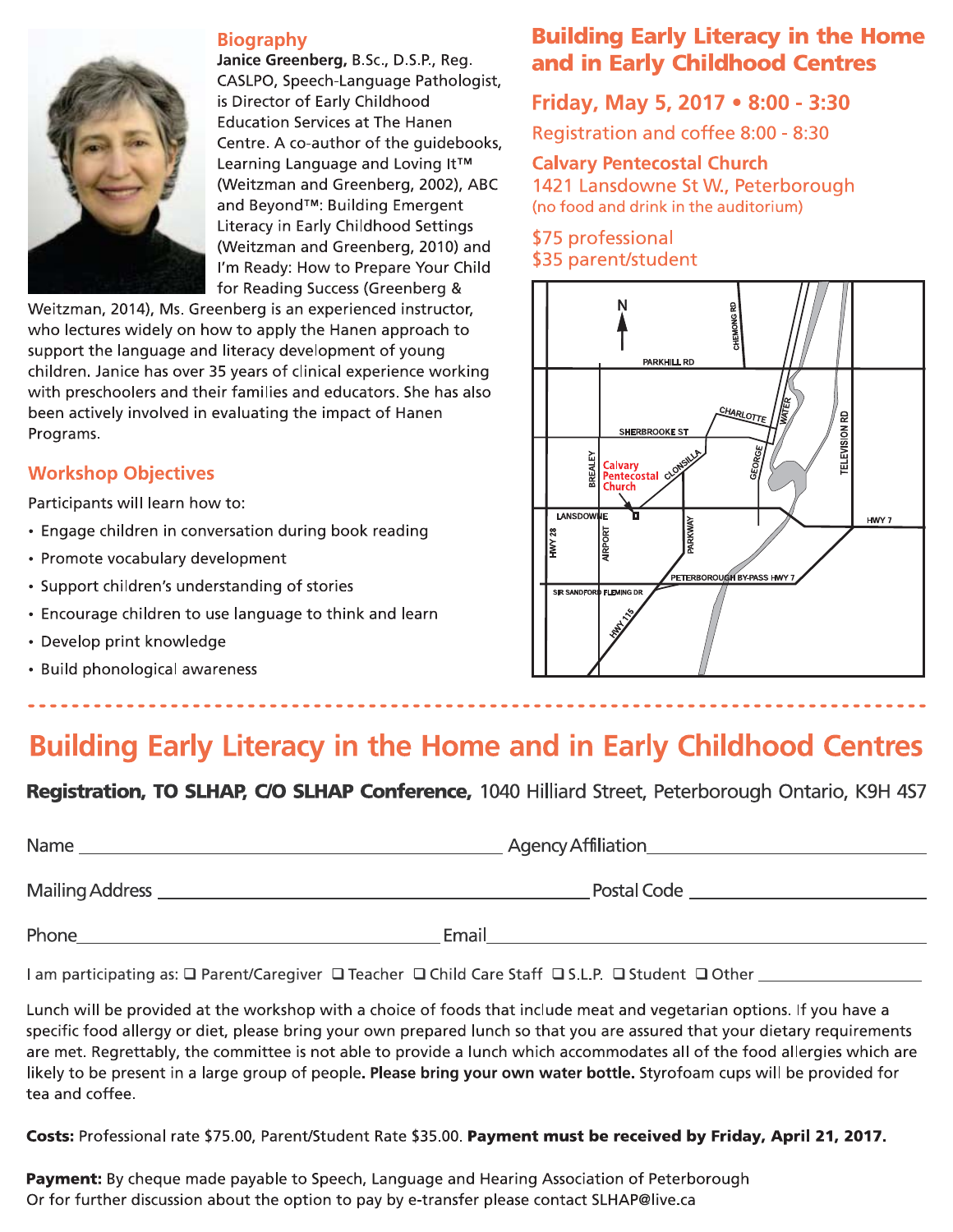#### **Member update April, 2017**

#### **Kerry's Place Autism Services is pleased to offer the following groups, trainings, camps and group learning sessions:**

## **Camps:**

Summer Day Camp Opportunity:

https://secure.kerrysplace.org/reff/Programs.aspx?currenttab=Camps&i\_loc=

## **Groups:**

Lego and Games Group:

This four week group is aimed at building social skills through games and lego activities. This group will focus on the following themes: greetings, turn-taking, asking to join in, sharing, sharing and personal space.

**When: Monday, May 1 to May 31, 2017 (Excluding May 22) Time: 4:30pm – 6:00 p.m. Cost: \$40.00 Where: Kerry's Place Autism Services – 1077 Boundary Rd., Suite 21**

**This group is for individuals 11‐14 years of age.**

## **Workshops:**

Take advantage of some powerful and educational workshops available in May 2016. Don't miss these great learning opportunities. **Getting Ready for High School – May 5, 2017 9:30am – 12:30pm – Whitby Public Library**

Advocating in High School ‐Preparing your child for high school ‐What to expect in High school, differences between high school and elementary ‐Strategies for preparing and during high school.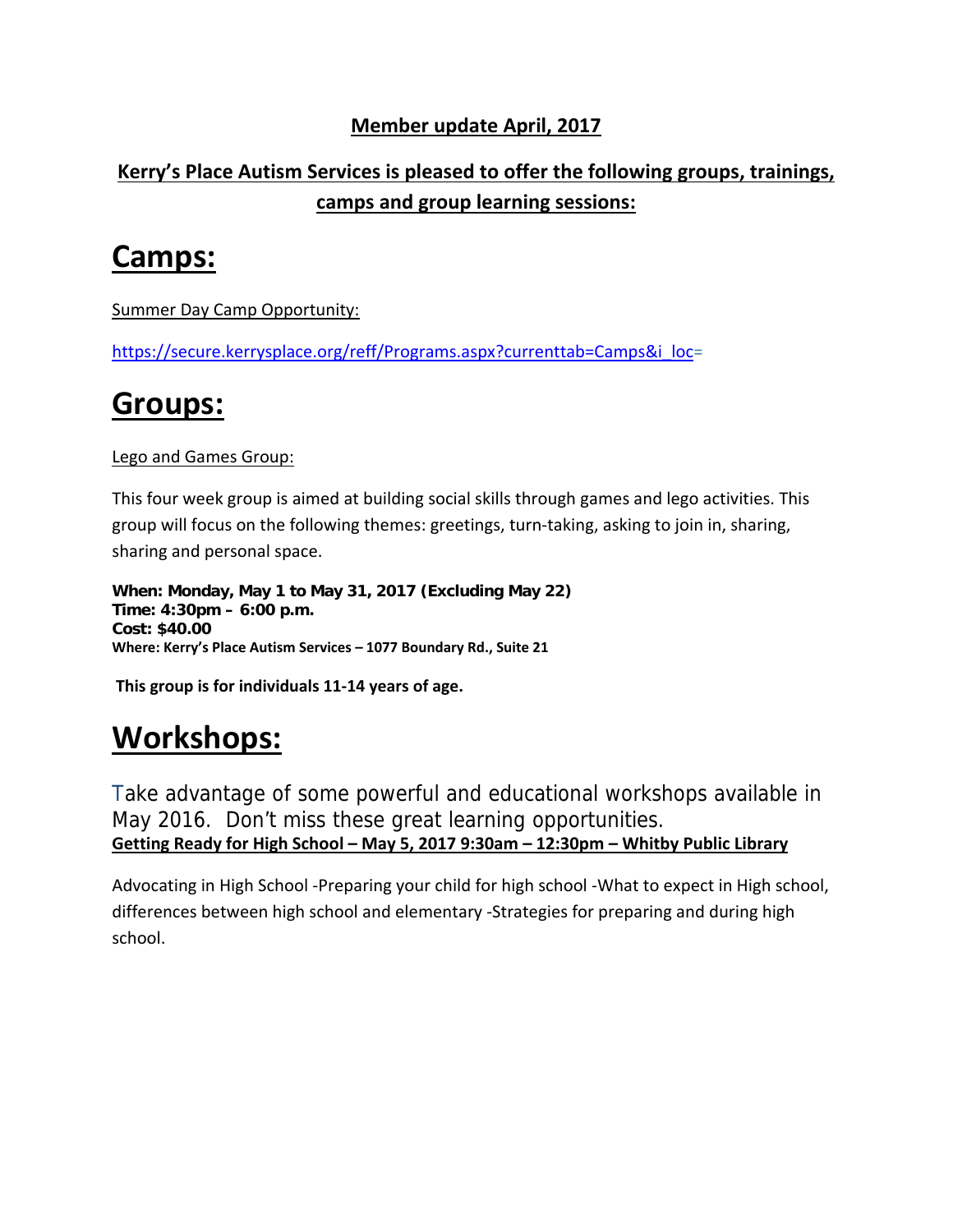#### **When Time, Energy & Resources Are Short: How to Take Action and Make Choices that Make the Biggest Positive Impact on the Person's Life – May 15, 2017 9:00am – 3:30pm – DAFRS (Oshawa)**

This is a workshop for family members, supporters, and others who want to make positive change in the life of the person with disability but who have only limited time and resources. We will focus on learning what makes the biggest difference, how to recognize and design the most powerful scenarios, and how to guide supporters to play their part in maximizing the potential of every situation created. Participants will go away thinking differently about the person themselves, about our community and how to use it well. The material is presented in an interactive style with many local stories and examples and is designed from my understanding of the challenges facing families and workers locally at this time.

#### **Aiming Higher for Secondary School Inclusion‐Thanks to the advocacy of multi‐cultural Ontario families – May 23, 2017 9:30am – 12:30pm – Pickering Library**

Inclusive Education Consultant Marilyn Dolmage, and a panel of parents she supports, will describe what effective secondary school inclusion involves, why it is important and what it takes to achieve it, for students with autism.

#### **Understanding Challenging Behaviour – Saturday June 10, 2017 – 9:30am – 12:30pm – Whitby Central Library**

Challenging behaviour often exist because it is being inadvertently reinforced. This workshop will help participants understand the power of reinforcement and the reasons for challenging behaviours. This workshop will also provide participants with valuable evidence‐based strategies to decrease challenging behaviours while at the same time increase desirable behaviour.

#### **What Doctors Don't Tell You and Teachers Don't Know – Saturday, May 27, 2017 10:00am – 4:00pm Peterborough Lions Club**

This workshop helps parents understand more than 30 issues common in Aspergers/ASD (children and teens who can speak and have no intellectual delay). It comes as a surprise to many parents that disorganization, chronic anxiety, sleep disturbances, clumsiness, grooming, eating, exercising, and homework problems are also part of the package. This workshop changes a parent's understanding of Asperger's/ASD in order to change their actions. Our goal is to help parents really understand their child's behaviours well enough to become educated advocates.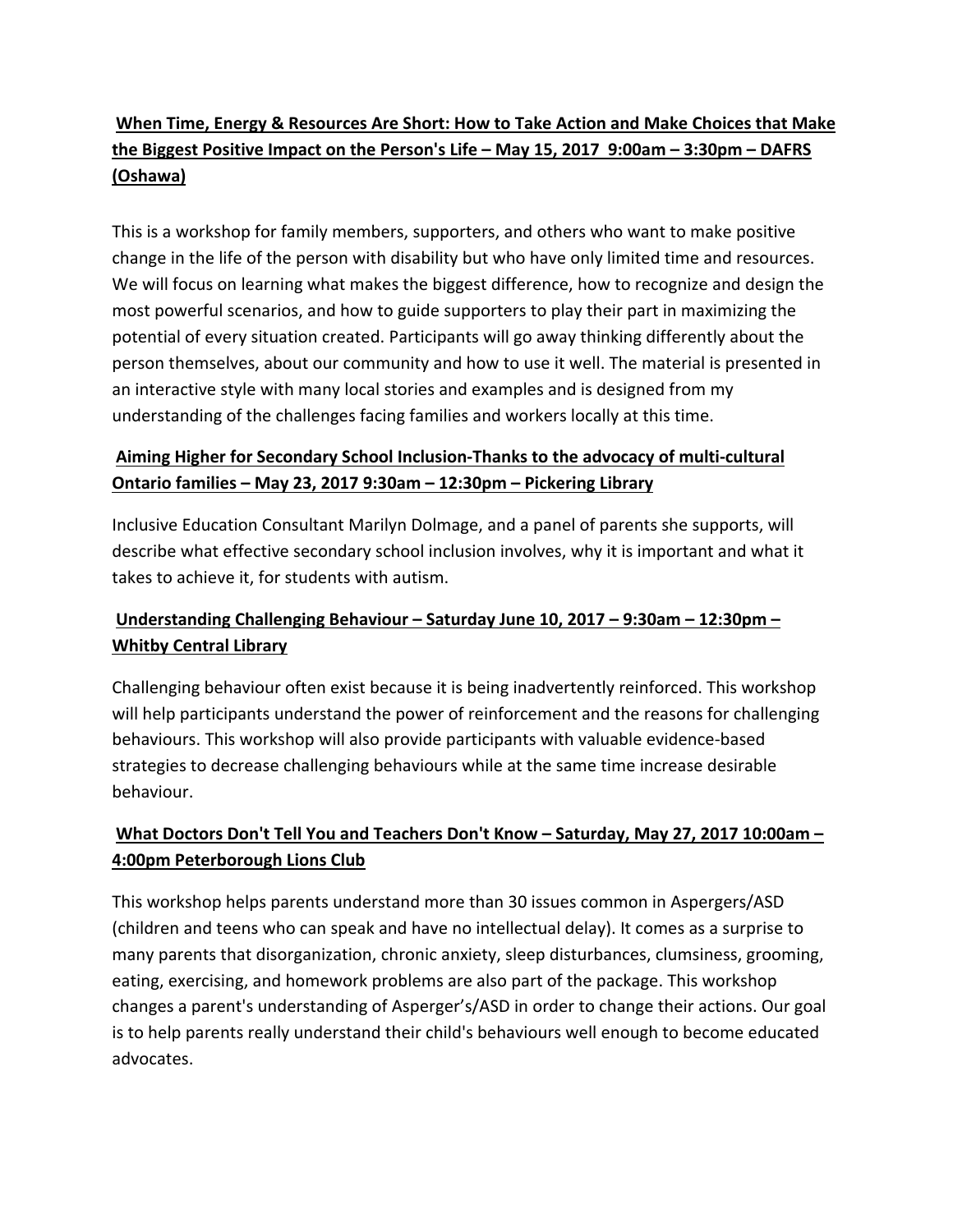## **Group Learning Series (GLS):**

#### **Anxiety & ASD**

One of the most commonly cited concerns we hear about day to day is the anxiety that people with Autism face day-to-day. This Group Learning Session (GLS) has been designed to help you recognize signs of Anxiety and learn what you can do about it. Come to learn more and be empowered on how to help your son/daughter/self gain a sense of control over life again!

Thursday April 27, 2017 6pm‐8pm

#### **Sexuality and ASD**

How to promote healthy attitudes and positive socio‐sexual relationships for people with ASD See flyer for details.

Thursday May 18, 2017 from 6pm‐8pm

#### **Self Regulation Using the 'Zones'**

For most of us, controlling our emotions and body comes fairly naturally. However some people with self-regulation difficulties lack this innate ability to think through and succeed in everyday situations. Based on the Zones of Regulation program designed by Leah Kuypers, M. A. Ed., OTR/L , this group learning session aims to help individuals gain skills in the area of self‐ regulation. The learning activities are designed to help individuals recognize when they're in the different Zones (states of alertness/moods) as well as learn how to use strategies to regulate the Zone they are in. Zones' training provides strategies to teach individuals to become more aware of and independent in controlling their emotions and impulses, managing their sensory needs and improving their ability to problem solve conflicts. Practical ideas are provided that can easily be incorporated into most environments.

Tue May 30, 2017 from 5pm‐7pm

Tuesday October 24, 2017 from 1‐3pm

Tuesday November 21, 2017 5:30‐7:30pm

#### **A Parent's Guide to School Supports**

Are you overwhelmed by the jargon in the education system? Don't know an IEP from an IOU? This Group Learning Session will help you to understand how to navigate the school system to help you get your child the support he or she requires. Through presentation and discussion this session will help you to better understand available school support, IPRC's, IEP's, Safety Plans and the Special Equipment Amount (SEA).

Wed Sep 20, 2017 from 6pm‐8pm